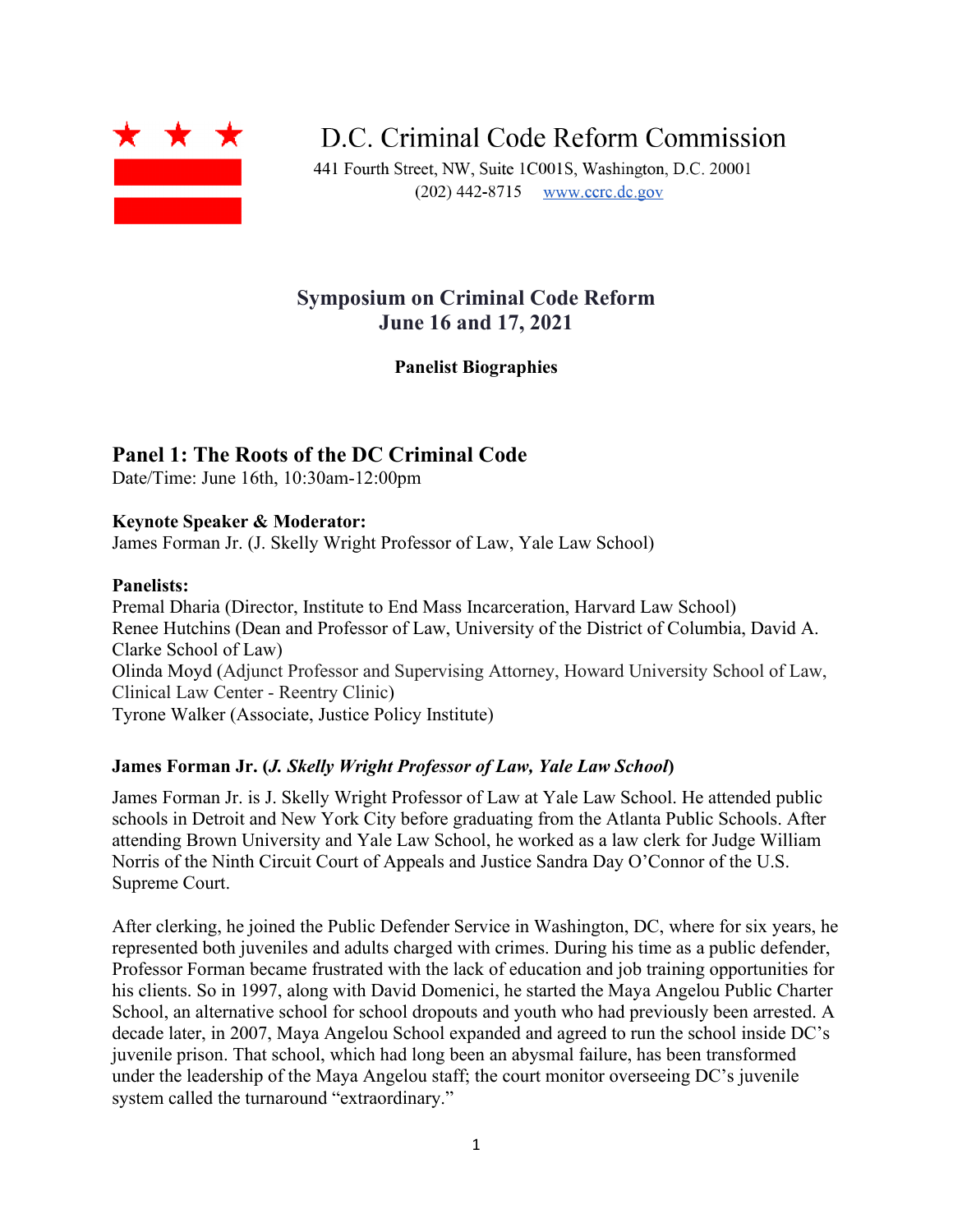Forman taught at Georgetown Law from 2003 to 2011, when he joined the Yale faculty. At Yale, he teaches Criminal Law and a seminar called Inside Out: Issues in Criminal Justice, in which Yale law students study alongside men and women incarcerated in state and federal prisons.

Professor Forman teaches and writes in the areas of criminal procedure and criminal law policy, constitutional law, juvenile justice, and education law and policy. His particular interests are schools, prisons, and police, and those institutions' race and class dimensions. Professor Forman's first book, Locking Up Our Own: Crime and [Punishment](https://www.jamesformanjr.com/) in Black America, was on many top 10 lists, including the New York Times' 10 Best Books of 2017, and was awarded the 2018 Pulitzer Prize for General Nonfiction.

#### **Premal Dharia** *(Director, Institute to End Mass Incarceration, Harvard Law School)*

Premal Dharia, the founder and director of the Defender Impact Initiative, has joined Harvard Law School as the inaugural executive director of the Institute to End Mass Incarceration. For nearly fifteen years, Dharia worked on the criminal legal system's frontlines, representing individual clients as a public defender, first as a trial and supervising attorney at the nation's leading public defense office in Washington, DC, then at the federal public defender in Baltimore, and finally at the military commission in Guantanamo Bay, Cuba. After nearly a decade and a half representing individual clients, Dharia leveraged her substantial expertise toward the broader fight for systemic justice as the Director of Litigation for Civil Rights Corps. In 2019, Dharia started building a new organization to incorporate public defender advocacy into the broader push for systemic criminal justice change. She was a Criminal Justice Fellow at the Reflective Democracy Campaign, which supported the launch of the Defender Impact Initiative (DII) and Dharia's investigation into the intersection of reflective democracy and the criminal system. Dharia is bringing the work and strategies of DII to the new Institute at Harvard, which will officially launch later this summer.

### **Renee Hutchins** *(Dean and Professor of Law, University of the District of Columbia, David A. Clarke School of Law)*

Renée McDonald Hutchins is Dean and Professor of Law of the University of the District of Columbia David A. Clarke School of Law (UDC Law). Dean Hutchins joined UDC Law as dean in April 2019 after fourteen years on the faculty at the University of Maryland Francis King Carey School of Law, including as Jacob A. France Professor of Public Interest Law, co-director of the school's Clinical Law Program, and founding director of the Appellate and Post-Conviction Advocacy Clinic. Dean Hutchins is widely recognized as a leading expert on the Fourth Amendment and criminal appellate practice. Her legal scholarship, which sits at the intersection of criminal procedure and social science, has been published in high-impact journals like the *UCLA Law Review* and *NYU Journal of Legislation and Public Policy*, among others. Her scholarship has been cited by numerous U.S. Courts of Appeals and state appellate courts on issues-of-the-day ranging from Fourth Amendment protections for location data to the intricacies of credibility assessments by trial juries.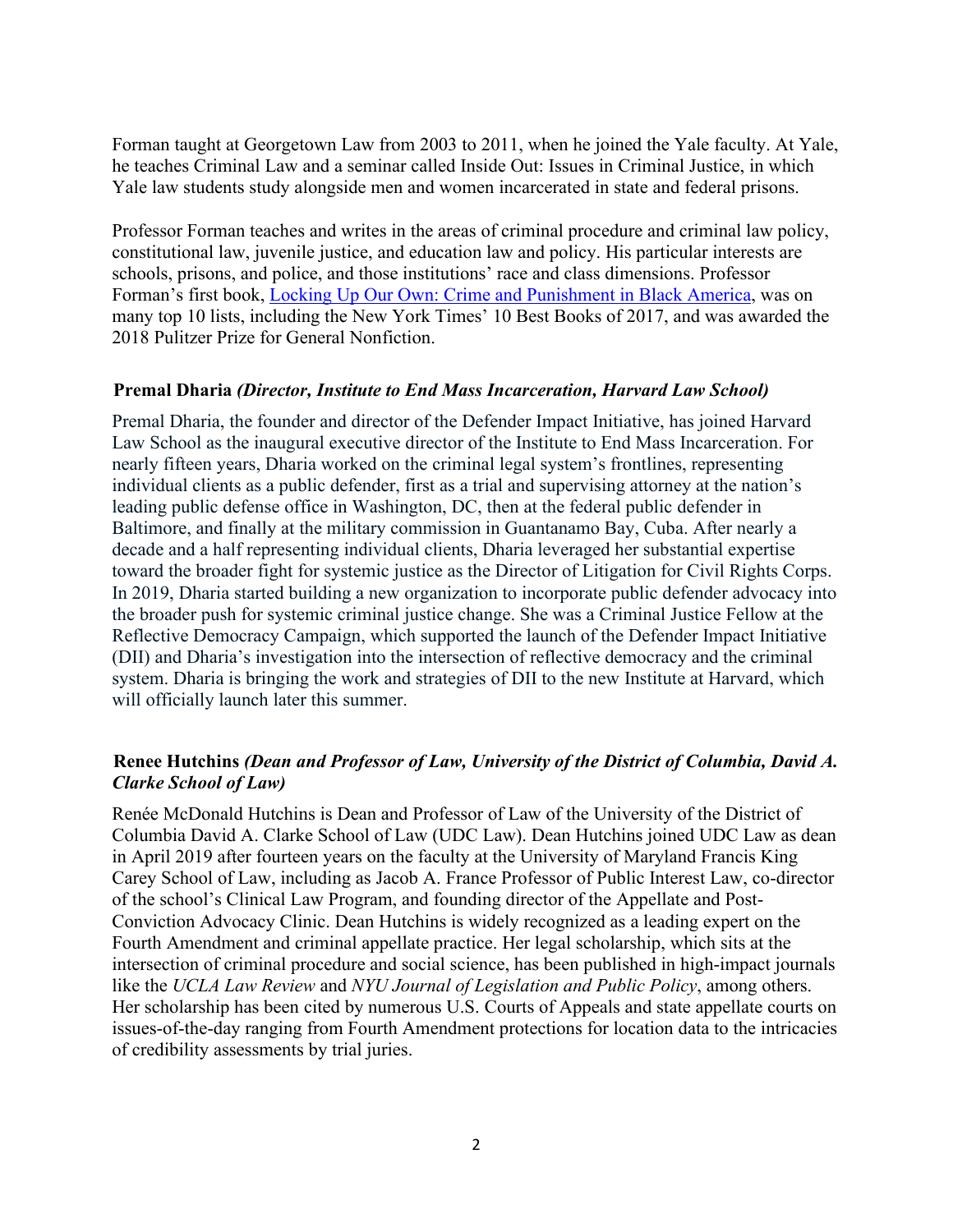In 2017, Dean Hutchins was elected to serve as a member of the prestigious American Law Institute, a national association of distinguished lawyers, judges, and academics that works to clarify and improve the law through the publication of Restatements of the Law and Model Codes. She remains highly engaged in practice due to her extensive experience spanning federal and state courts across the nation, including the high courts of Maryland and New York. Dean Hutchins is currently serving her third four-year term on Maryland's Appellate Courts Judicial Nominating Commission and is a former board member for the Judicial Institute of Maryland. She is an active member of the Association of American Law Schools Standing Committee on Clinical Legal Education and a past board member of the Clinical Legal Education Association, Dean Hutchins has advanced standards for clinical legal excellence and promoted the importance of the clinical model to achieving access to justice.

A frequent commentator in both local and national media on issues ranging from post-conviction relief to the constitutional dimensions of criminal procedure, Dean Hutchins has provided legal analysis and insight for outlets including MSNBC, "Voice of America," and CSPAN-TV's "Landmark Cases" series. She is a regular contributor to local media as a strong believer in the importance of community legal education. While a faculty member at Maryland Carey Law, Hutchins was often featured in the Baltimore Sun and made appearances on Baltimore's public radio station WYPR. Dean Hutchins graduated *cum laude* with a B.A. in Mathematics from Spelman College, America's oldest historically black liberal arts college for women. She went on to receive her J.D. from Yale Law School, where she was Chair of the Moot Court Board of Directors. Shortly after graduating, Dean Hutchins clerked for the Hon. Nathaniel R. Jones of the U.S. Court of Appeals for the Sixth Circuit, a distinguished jurist who directed litigation for the NAACP as its General Counsel from 1969 to 1979 prior to his appointment to the federal bench.

### **Olinda Moyd** *(Adjunct Professor and Supervising Attorney, Howard University School of Law, Clinical Law Center - Reentry Clinic)*

Prior to her retirement in February 2020, Olinda Moyd practiced for 30 years at the DC Public Defender Service as Staff Attorney (13 years) and then Chief Attorney of the Parole Division (17 years). She provided direct representation to thousands of clients, both at administrative hearings and at proceedings in DC Superior Court and the United States District Court. As division chief, she supervised staff, including a team of attorneys, a legal assistant, an investigation group and numerous law clerks. During her tenure, her greatest accomplishments included increasing parole attorney staff positions, drafting attorney practice guidelines, designing and implementing the staff telework policy and increasing the division spending budget. In addition, she oversaw the summer law clerk program and conducted skills training seminars for the CJA Bar, the DC Bar Association and local law firms on parole representation.

Her litigation experiences include filing a class action against the U.S. Parole Commission challenging constitutional due process violations of persons sentenced under the DC code. As a result of this action, the federal court issued a settlement order establishing mandatory guidelines and procedures, which are now codified in the Code of Federal Regulations. Her persistent and zealous advocacy led the Parole Commission to develop alternative diversion programs to address allegations of violation behavior, avoiding loss of liberty for many. She continues to consult and collaborate with local advocacy groups to return local control of parole authority in the District.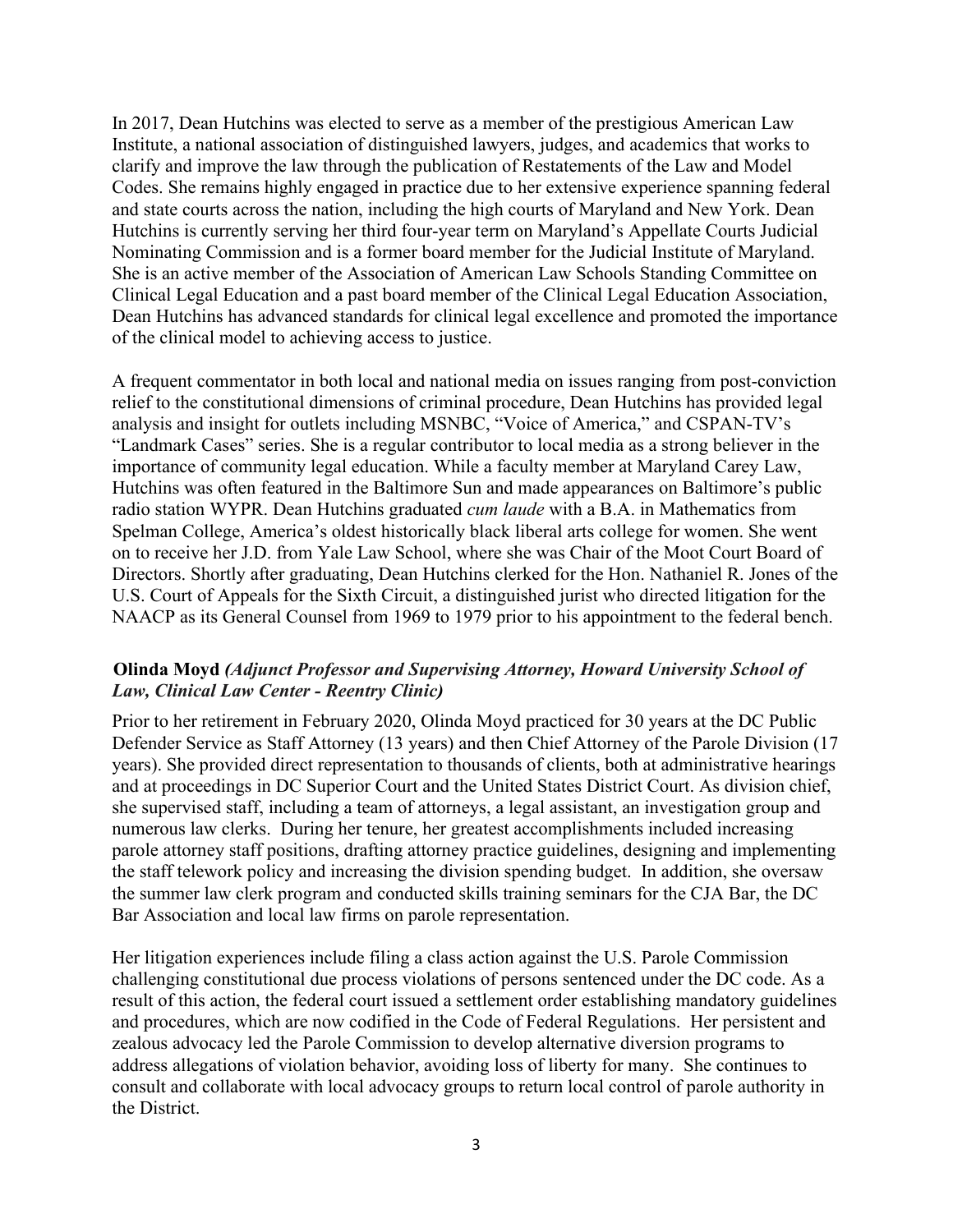She also has a passion for expanding the educational knowledge of law students through clinical education, especially about parole and reentry obstacles. For the last 20 years Olinda trained and supervised clinical students at the Georgetown University Law Center, Criminal Law Clinic as they represented clients at administrative hearings. She coordinated the parole orientation and training for the clinic students and fellows, provided guidance to the parole attorney supervisors and directly supervised numerous students as they represented clients. The Georgetown clinic students who she supervised also teach Legal Writing at the Jessup Corrections Institution under my supervision. She continues to support and supervise students who teach at Jessup.

Olinda has a history with Howard Law, when the PDS Parole Division partnered with Howard University Law School, Criminal Justice Clinic Professors Tamara Meekins and Josephine Ross as we trained and supervised law students who provided direct representation (2005-2008). In the summer 2000 and fall 2001 semesters, she was a visiting professor at the University of the District of Columbia, David A. Clarke School of Law teaching the Prisoner's Rights and Advocacy Clinic. Furthermore, she currently serves on the Law Clinic Kuje Prison Advisory Committee with several other local law school clinicians.

This advisory committee trains law students and supervisors at three law schools in Abuja, Nigeria as they provide legal aid services to detainees awaiting trial. In the fall, 2019, she conducted a two-day training titled, Investigation 101 for 105 Nigerian law students from the Baze, Nile and University of Abuja law schools. She continues to serve on this advisory committee while also mentoring two Nigerian legal fellows through the Nigerian Justice Education Fellowship program.

Olinda currently serves on several boards and committees, including serving as Co-Chair of the Criminal Justice Committee at the Council for Court Excellence and Chair of the Behind the Walls Workgroup at The Maryland Alliance for Justice Reform. She remains active in several grass-roots reentry organizations led by formerly incarcerated persons in both Maryland and the District.

## **Richard Schmechel** *(Executive Director, DC Criminal Code Reform Commission)*

Richard Schmechel is an attorney who has served as the Executive Director of the CCRC since its beginning in 2016, responsible for all aspects of the agency's operations and legal work. He has co-taught a course on criminal law reform as an adjunct faculty member at the George Washington University Law School and served several years as a Project Director at the DC Sentencing and Criminal Code Reform Commission. Richard's career in criminal justice began as a Soros Justice Fellow working with the Public Defender Service for the District of Columbia. In addition, he has served several years as a political appointee to Commissioners at the U.S Commission on Civil Rights. Richard received a BA in the history of science and mathematics and philosophy from St. John's College, a MA in philosophy from Yale University, and a JD from Yale Law School.

## **Tyrone Walker** *(Director of Reentry Services, Georgetown University Prisons and Justice Initiative)*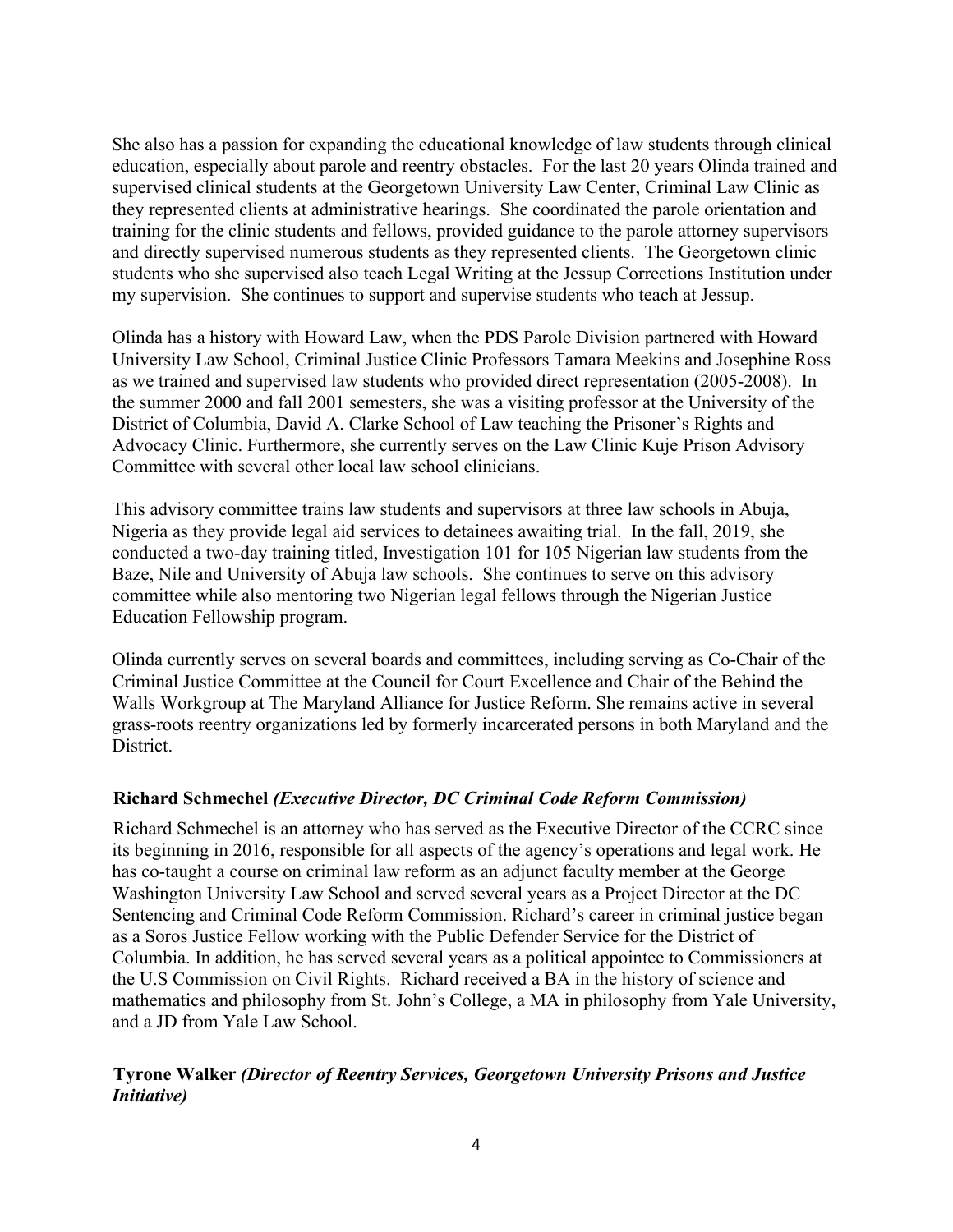Tyrone met his first mentor during his first month of incarceration when he was 19. This mentor recognized Tyrone's intellect and aptitude, and he empowered Tyrone to take the steps to overturn his initial sentence, shorten the time he would serve, and get his GED.

While incarcerated, Tyrone tutored other incarcerated men studying for their GEDs, and he took it upon himself to mentor young men in his facility. Recognized for his leadership abilities, he formally became a mentor in the Young Men Emerging Unit, a program in the DC Department of Correction's Central Treatment Facility, which matched young men with mentors. Through this program, Tyrone and his peers mentored a group of 25 young men between the ages of 18- 25. Upon being released after serving 25 years in prison, he completed the Georgetown University Pivot Program, during which he served as a Pivot Fellow with JPI. Through his fellowship and now as a full-time Associate at JPI he utilizes his experience, expertise and a passion for prison reform to advocate for change.

Tyrone also has translated his passion for coaching and mentoring into his work as a professional personal trainer instructor, which allowed him not only to help others in his facility toward their fitness goals, but to help them become personal trainers as well. Going forward, Tyrone has a passion for helping others reach their goals, and he also continues to love all things fitness.

He has a particular interest in helping cancer survivors design exercise and nutrition plans to support their well-being and continued recovery. He also dreams of starting a weightlifting competition for at-risk youth, giving them training on clean eating and building strength. In his spare time, Tyrone is an avid Scrabble player. In his new life, he is enjoying spending time with his two children and three grandchildren, watching football, and reading the New York Times on Sundays.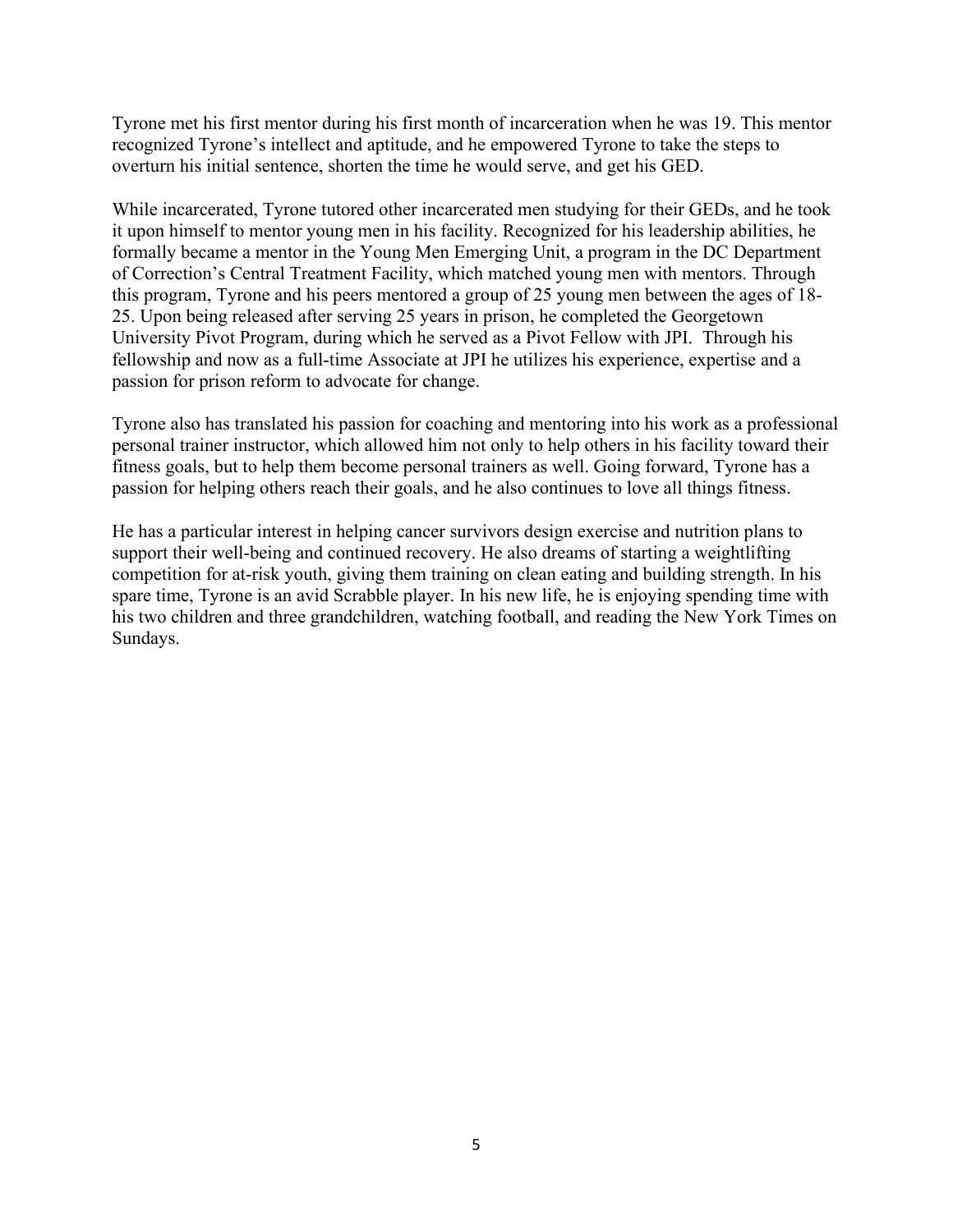## **Panel 2: The CCRC Recommendations**

Date/Time: June 17<sup>th</sup>, 10:30am-11:30am

## **Moderator:**

Richard Schmechel (Executive Director, DC Criminal Code Reform Commission)

## **Panelists:**

Don Braman (Associate Professor of Law, George Washington University Law School) Laura Hankins (General Counsel, DC Public Defender Service) Richard Schmechel (Executive Director, Criminal Code Reform Commission) Elana Suttenberg (Special Counsel for Legislative Affairs, United States Attorney's Office for the District of Columbia) Elizabeth A. Wieser (Deputy Attorney General, Office of the Attorney General for the District of Columbia)

## **Don Braman (***Associate Professor of Law, George Washington University Law School***)**

Don Braman is an Associate Professor of Law at The George Washington Law School and a Senior Social Scientist in The Lab @ DC, a unit within the Office of the City Administrator. Don conducts research on criminal law, trust in government, and science communication, including large-scale randomized control studies of public perceptions related to crime, guns, policing, and trust in government. He teaches classes on policing, public safety policy, and criminal law. In addition to journal articles, book chapters, and commentaries, he is the author of the book Doing Time on the Outside: Incarceration and Family Life in Urban America. Don holds a J.D. in law and Ph.D. in anthropology from Yale University and a B.A. from Columbia.

## **Laura Hankins (***General Counsel, DC Public Defender Service***)**

Laura Hankins is the General Counsel for the Public Defender Service for the District of Columbia ("PDS"). As General Counsel, Ms. Hankins is the attorney for the agency and provides counsel to the executive management team on issues related to PDS operations, resolves ethical conflicts, and as necessary works with outside counsel on legal matters involving PDS. Prior to becoming the General Counsel, Ms. Hankins served as Special Counsel to the Director. For sixteen years, Ms. Hankins was responsible for monitoring and commenting on legislation before the DC Council that raise criminal justice, juvenile justice, and mental health issues. She worked on over 50 Council bills covering such issues as post-conviction DNA testing and innocence protection, criminal records sealing, confidentiality of juvenile records, civil forfeiture, and mandatory minimum prison sentences.

As PDS's representative on the DC Sentencing and Criminal Code Revision Commission, Ms. Hankins helped create and assisted with the implementation of the District's voluntary sentencing guidelines, which are consulted in every Superior Court criminal case involving felonies. She also served on the committee responsible for drafting the District's pattern criminal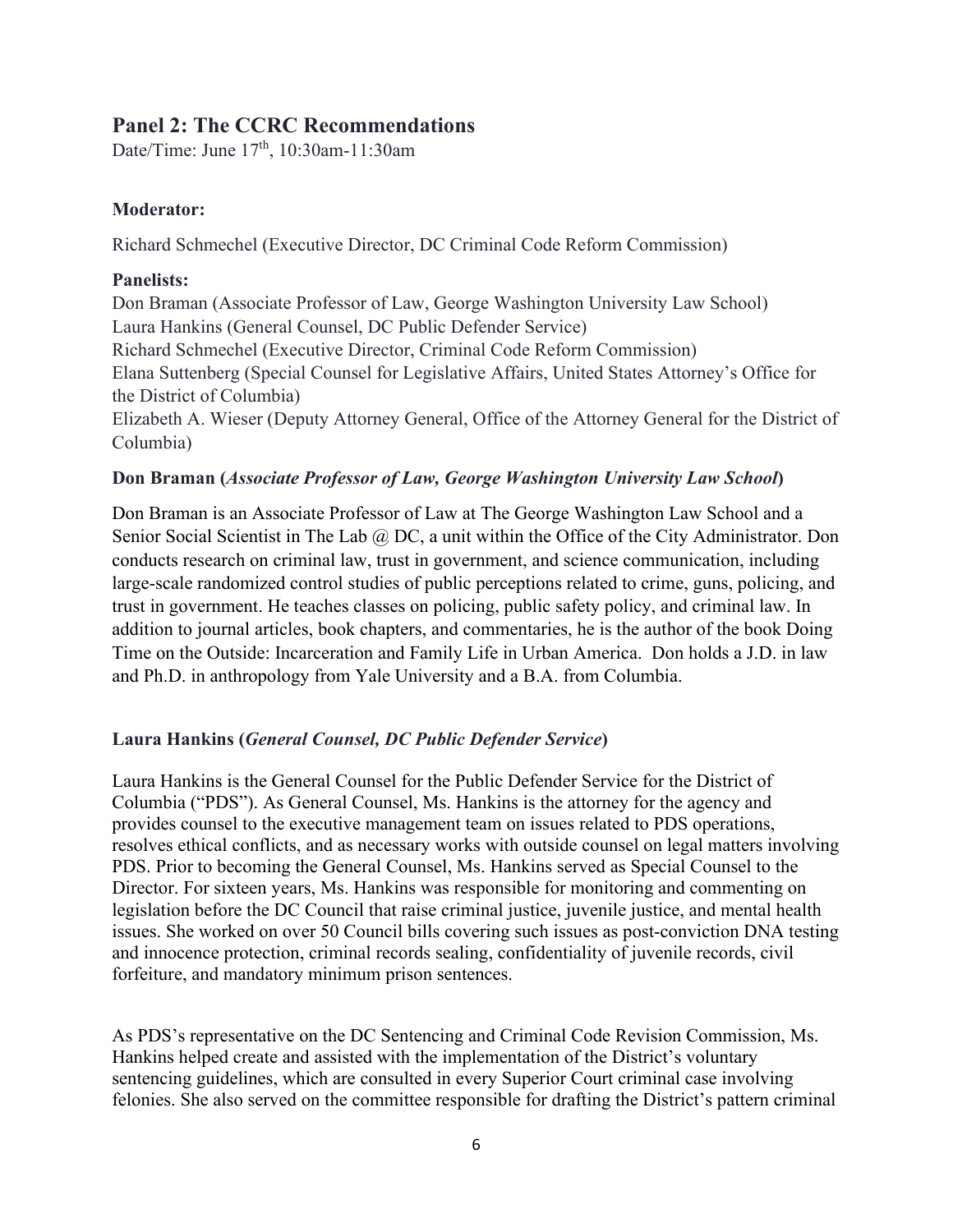jury instructions. Ms. Hankins was a member of the Legal Ethics Committee of the DC Bar from 2010 to 2016 and became a member of the Rules of Professional Conduct Review Committee of the DC Bar in 2015. She began her legal career in 1992 in the Trial Division at PDS, defending indigent juveniles and adults accused of crimes. In 1997, she joined the NAACP Legal Defense and Educational Fund Inc. as an associate counsel with the Criminal Justice Project. At LDF, Ms. Hankins represented clients in both state and federal courts. Ms. Hankins returned to PDS in January 2000 to do policy work. She received a B.A. in economics from Brown University and a J.D. with honors from Harvard Law School.

### **Richard Schmechel (***Executive Director, DC Criminal Code Reform Commission***)**

Richard Schmechel has served as the Executive Director of the CCRC since its beginning in 2016, responsible for all aspects of the agency's operations and legal work. He has co-taught a course on criminal law reform as an adjunct faculty member at the George Washington University Law School and served several years as a Project Director at the DC Sentencing and Criminal Code Reform Commission. Richard's career in criminal justice began as a Soros Justice Fellow working with the Public Defender Service for the District of Columbia. In addition, he has served several years as a political appointee to Commissioners at the U.S Commission on Civil Rights. Richard received a BA in the history of science and mathematics and philosophy from St. John's College, a MA in philosophy from Yale University, and a JD from Yale Law School.

## **Elana Suttenberg (***Special Counsel for Legislative Affairs, United States Attorney's Office for the District of Columbia***)**

Elana Suttenberg serves as Special Counsel for Legislative Affairs at the U.S. Attorney's Office for the District of Columbia. She has worked at the U.S. Attorney's Office for nearly a decade and, prior to serving Special Counsel, she worked as a senior AUSA prosecuting domestic violence and sex crimes committed against both children and adults. Before joining the U.S. Attorney's Office, she served as a law clerk to the Honorable Royce C. Lamberth on the U.S. District Court for the District of Columbia. She received her law degree from Georgetown University Law Center and her undergraduate degree from the University of Pennsylvania. She lives in the District with her husband and two young children.

### **Elizabeth A. Wieser (***Deputy Attorney General in charge of OAG's Public Safety Division***)**

Previously, she headed that division's Juvenile Section, leading a team of prosecutors who handle the District's juvenile crime cases. Prior to joining OAG, Ms. Wieser's career included stints as an attorney in private practice and as a clerk for the United States District Court for the District of Columbia. She holds bachelor's and law degrees from Georgetown University.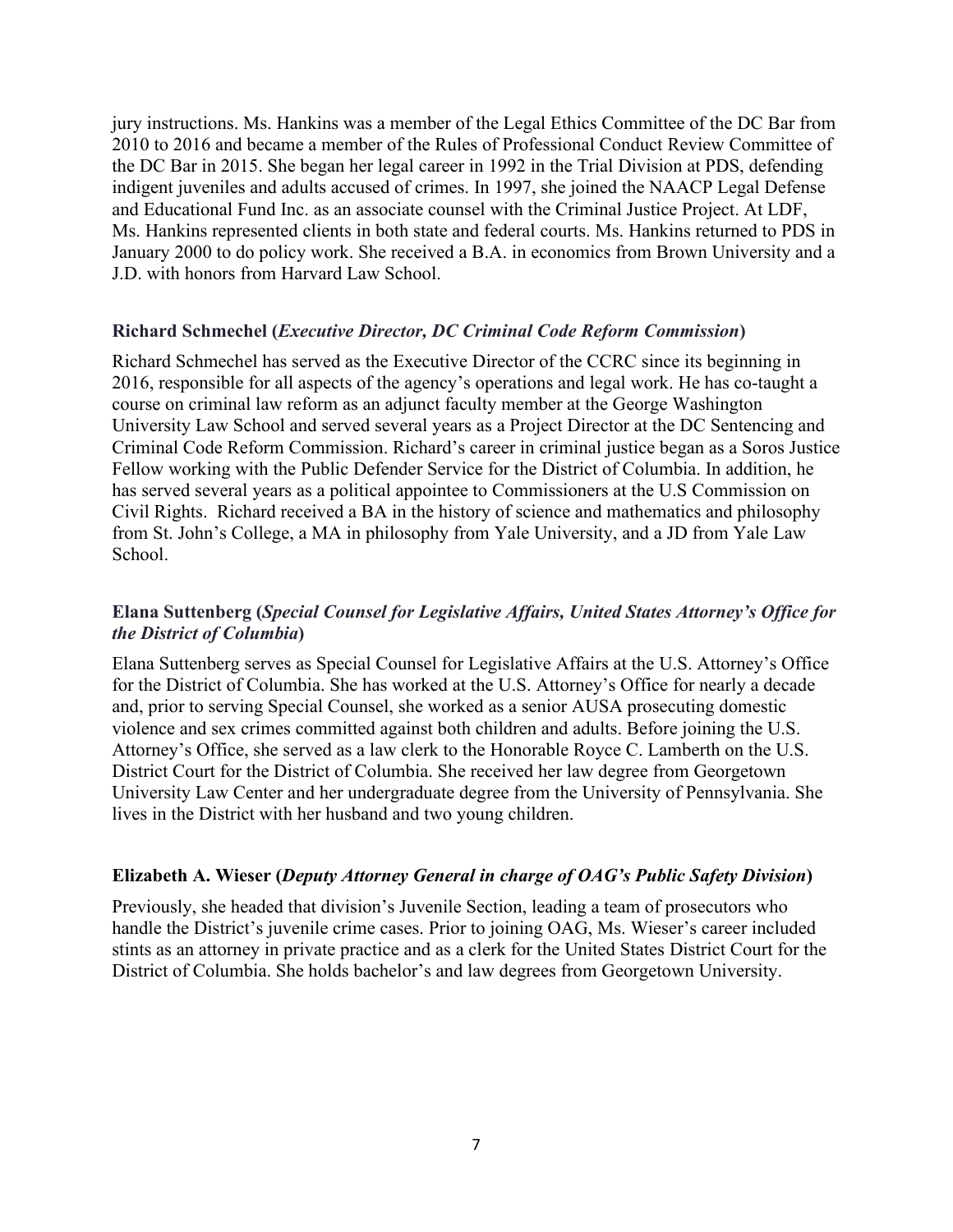## **Panel 3: The CCRC Recommendations & Criminal Justice Reform**

Date/Time: June 17th, 11:35am-12:35pm

### **Opening Comments & Moderator:**

Marc Schindler (Executive Director, Justice Policy Institute)

#### **Panelists:**

Paul Butler (Albert Brick Professor of Law, Georgetown University Law School; CCRC Advisory Group Member) Parisa Dehghani-Tafti (Commonwealth's Attorney for Arlington County, Virginia) Halim Flowers (Artist, Activist, and Ambassador for Represent Justice) Patrice Sulton (Founder and Executive Director, DC Justice Lab)

#### **Marc Schindler** *(Executive Director, Justice Policy Institute)*

As JPI's executive director, Marc Schindler is a dedicated justice system reformer, while serving in a variety of roles. Most recently, he was a partner at a DC-based nonprofit philanthropic investment organization, Venture Philanthropy Partners. He served in a variety of leadership roles at DC's juvenile justice agency, Department of Youth Rehabilitation Services (DYRS) including Chief of Staff and Interim Director.

Schindler also served as Staff Attorney with the Youth Law Center, advocating for the rights of young people in the juvenile justice and child welfare systems. He is also a former Baltimore City public defender. Schindler is a recognized expert in the field, providing commentary in the national media, including on CNN and NPR, and is also the author of numerous articles and book chapters.

### **Paul Butler** *(Albert Brick Professor of Law; Georgetown University Law Center)*

Paul Butler is the Albert Brick Professor in Law at Georgetown University Law Center and a legal analyst on MSNBC. During the 2017-18 academic year he was the Bennett Boskey Visiting Professor at Harvard Law School. He holds an honorary Doctor of Law Degree from City University of New York.

Professor Butler is one of the nation's most frequently consulted scholars on issues of race and criminal justice. His work has been profiled on 60 Minutes, Nightline, and The ABC, CBS and NBC Evening News. He lectures regularly for the American Bar Association and the NAACP, and at colleges, law schools, and community organizations throughout the United States. He serves on the District of Columbia Code Revision Commission as an appointee of the DC City Council.

Professor Butler's scholarship has been published in many leading scholarly journals, including the Georgetown Law Journal, Yale Law Journal, Harvard Law Review, Stanford Law Review and the UCLA Law Review. He was named the Professor of the Year award three times by the GW graduating class. He was elected to the American Law Institute in 2003. Professor Butler's book "Let's Get Free: A Hip-Hop Theory of Justice" received the Harry Chapin Media award.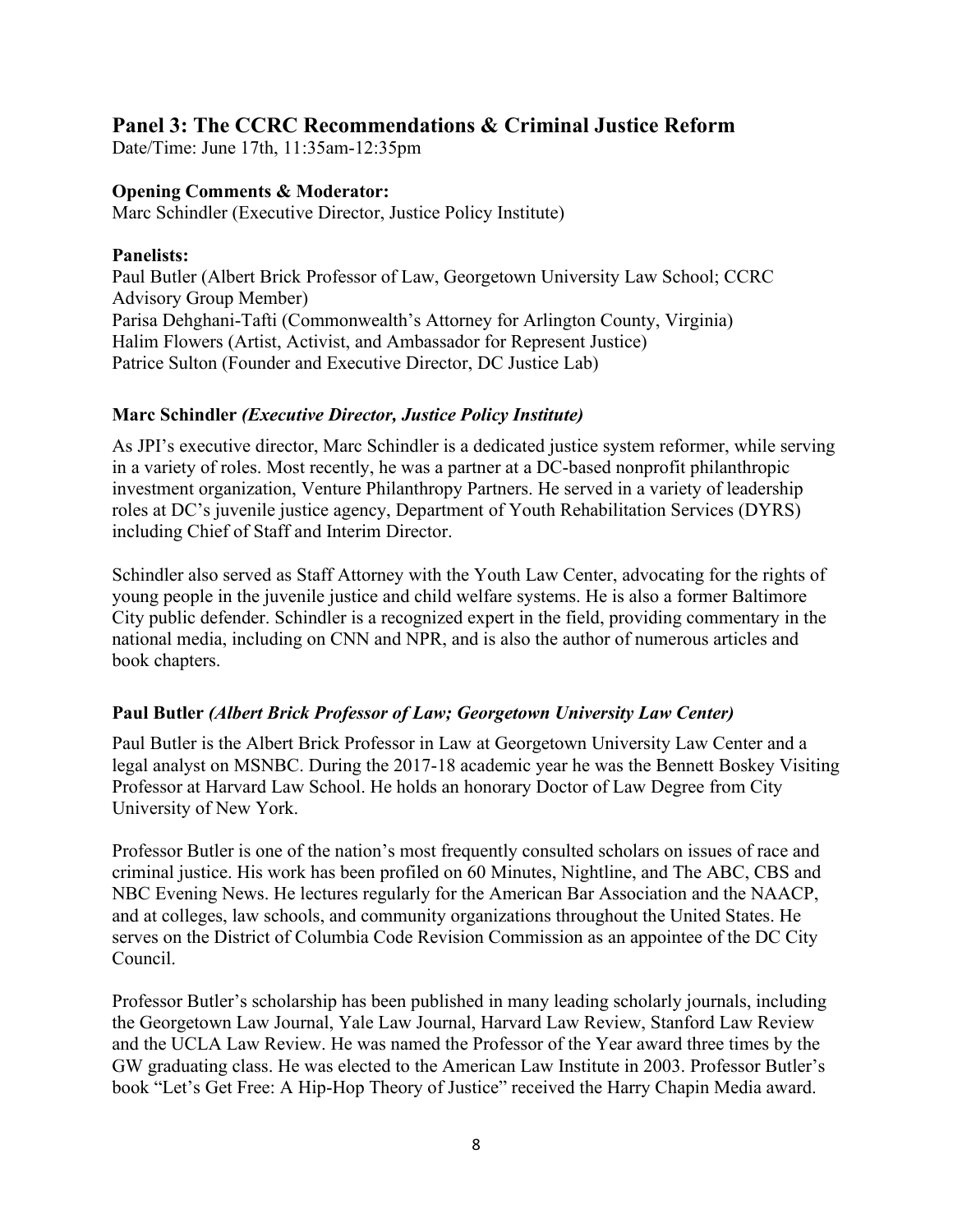His book "Chokehold: Policing Black Men" was published in July 2017. The Washington Post named it one of the 50 best non-fiction books of 2017. Chokehold was also named one of the best books of the year by Kirkus Reviews and the Atlanta Journal Constitution. The New York Times described Chokehold as the best book on criminal justice reform since The New Jim Crow. It was a finalist for the 2018 NAACP Image Award for best non-fiction.

Professor Butler served as a federal prosecutor with the U.S. Department of Justice, where his specialty was public corruption. His prosecutions included a United States Senator, three FBI agents, and several other law enforcement officials.

Professor Butler is a graduate of Yale University and Harvard Law School.

## **Parisa Dehghani-Tafti** *(Commonwealth's Attorney for Arlington County, Virginia)*

Parisa Dehghani-Tafti is the Commonwealth's Attorney for Arlington County and the City of Falls Church. Parisa was first elected to a four-year term in November 2019. Parisa comes to the office of Commonwealth's Attorney with a twenty-year record of criminal justice reform as an innocence protection attorney, a public defender, and a law professor.

As an innocence protection attorney, Parisa served as the Legal Director for the Mid-Atlantic Innocence Project, where she successfully helped exonerate innocent individuals in DC, Virginia, and Maryland incarcerated for crimes they did not commit. She litigated at all levels of state and federal courts, including the United States Supreme Court and the Supreme Court of Virginia. As a public defender with the District of Columbia's Public Defender Service, Parisa litigated cases of constitutional magnitude and won the first DNA exoneration in DC, which led the FBI to conduct an audit of all of its cases involving hair microscopy evidence; she also represented individual clients in parole proceedings. As a law professor at Georgetown University Law Center and at George Washington University School of Law, Parisa has helped train the next generation of criminal law attorneys, teaching courses on wrongful convictions.

Parisa graduated from the University of California at Berkeley with a BA in philosophy and comparative literature and obtained a JD from New York University School of Law. Prior to law school, she volunteered with the San Francisco Public Defender where she helped the office set up guidelines to identify and place clients eligible for one of the first drug courts in the country into appropriate treatment programs. Parisa's most formative law school experience was as a student-attorney in NYU's Capital Defender Clinic, representing death penalty clients with the NAACP Legal Defense and Education Fund. After graduation, Parisa served as a public interest Chesterfield Smith Fellow at Holland and Knight, where she continued to work on those death penalty cases and ultimately helped free Wilbert Rideau from prison after he'd been convicted in trials tainted with racial bias.

Parisa immigrated to the United States with her parents as a young child. She is committed to fair prosecutorial practices that promote both safety and justice, and firmly believes that the measure of safety and the quality of justice we receive should not depend on where we live, who we love, the dollars in our bank accounts, the color of our skin, or which citizenship papers we hold or don't hold.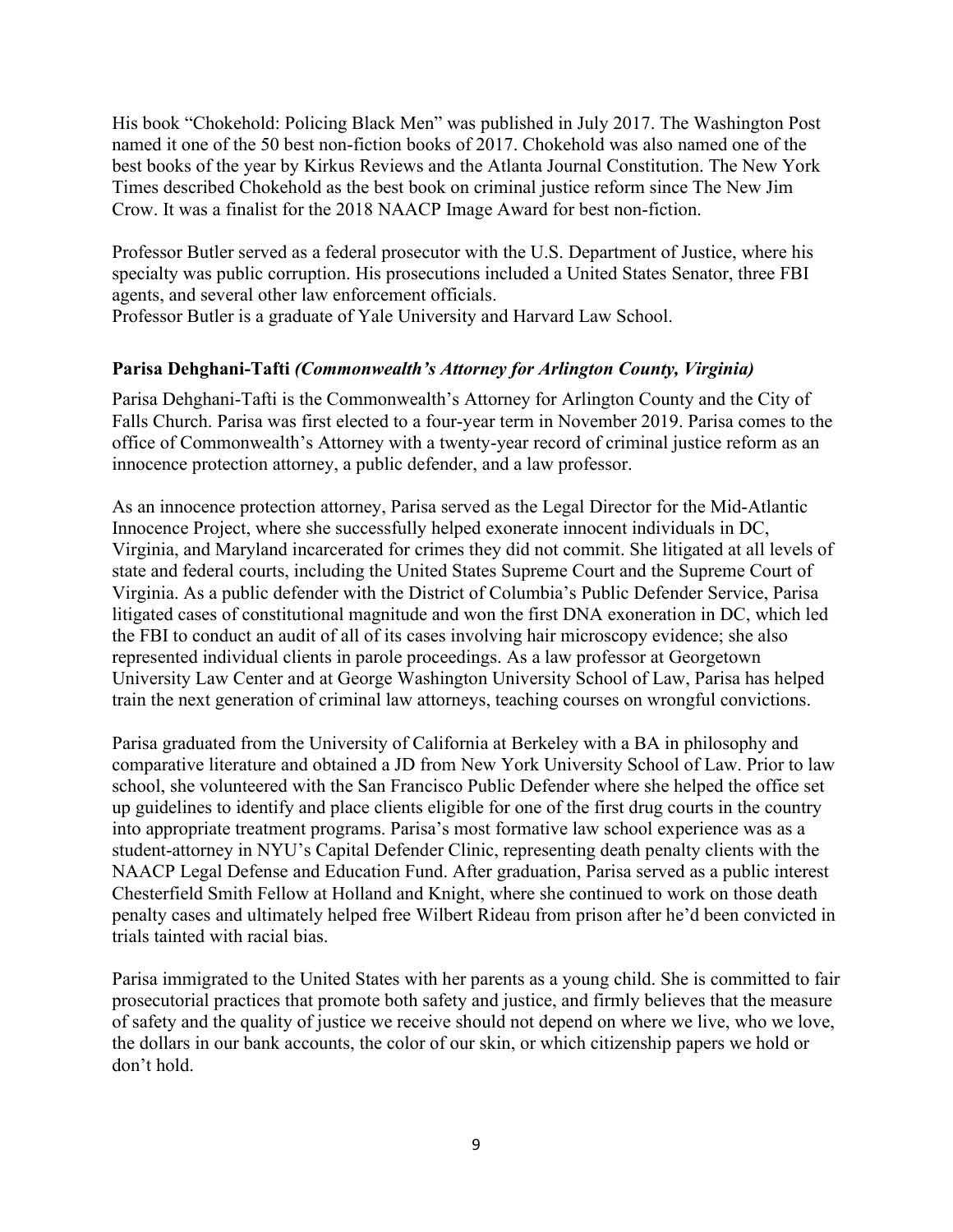Parisa served as Press Chair and Member of the Steering Committee for the Arlington County Democratic Committee, and as a member of the Criminal Justice Committee for the Arlington Chapter of the NAACP. She is a long time resident of Arlington along with her husband, a professor at Georgetown University Law Center, and their two children who attend public school.

### **Halim Flowers** *(Artist, Activist, and Ambassador for Represent Justice)*

Halim Flowers is an American artist, writer, activist, and ambassador for [Represent](https://www.representjustice.org/) Justice.

In 1997, at the age of 16, Halim was charged as an adult for being an accomplice to a felony murder in Washington DC and sentenced to 40 years to life. His experiences as a child inside the DC Department of Corrections were filmed in the Emmy award-winning documentary [Thug](https://www.blowbackproductions.com/blank-5) Life In [DC.](https://www.blowbackproductions.com/blank-5) During his incarceration, he discovered his love for literature and the arts, and he began freestyle rapping and writing poetry. He enrolled in the Georgetown Prison And Justice Initiative to become a credit earning student at Georgetown University and served as a mentor in the Young Men Emerging unit inside of the DC DOC. In 2019, after the Incarceration Reduction Amendment Act (IRAA) was enacted into DC law to apply retroactively to any person that had been convicted of an offense before the age of 18, Halim was released back into society.

Since his release, Halim has worked with Kim Kardashian for her documentary The [Justice](https://www.oxygen.com/kim-kardashian-west-the-justice-project) [Project,](https://www.oxygen.com/kim-kardashian-west-the-justice-project) collaborated with Kanye West on a spoken word performance, and received the [Halcyon](https://halcyonhouse.org/arts-lab) [Arts](https://halcyonhouse.org/arts-lab) Lab and [Echoing](https://echoinggreen.org/) Green fellowships. He has spoken on panels at universities and conferences around the country about the impact of the arts and entrepreneurship to correct our criminal injustice system. He also started painting and recording his spoken word performances, with an album currently in production.

Visit Halim's website [here,](https://www.halimaflowers.com/) his personal [Instagram](https://www.instagram.com/halimflowers/?hl=en) page, and his art [page.](https://www.instagram.com/ideallionaires/?hl=en) Listen to the Choral Commons Podcast, where Halim was a guest, [here.](https://www.thechoralcommons.com/blog/race-mass-incarceration-and-the-choir)

## **Patrice Sulton** *(Founder and Executive Director, DC Justice Lab)*

Patrice Amandla Sulton, founder and Executive Director of DC Justice Lab, is an attorney who specializes in criminal defense and civil rights. For more than 15 years, Patrice has worked to advance racial justice in the courts and alongside community-based movements in Washington, DC.

Patrice previously served as Senior Attorney Advisor to the Criminal Code Reform Commission, an independent agency within the District of Columbia government, established to comprehensively revise the District's Criminal Code. She is a member of the newly-formed DC Police Reform Commission, tasked with providing recommendations to the Council of the District of Columbia.

Prior to her work drafting legislation, Patrice was a trial lawyer in private practice, where she represented clients in DC courts and federal courts nationwide. Patrice earned a reputation as a focused and fierce advocate for her clients and is known for leveraging her deep understanding of criminal law and procedure to approach cases thoughtfully and holistically.